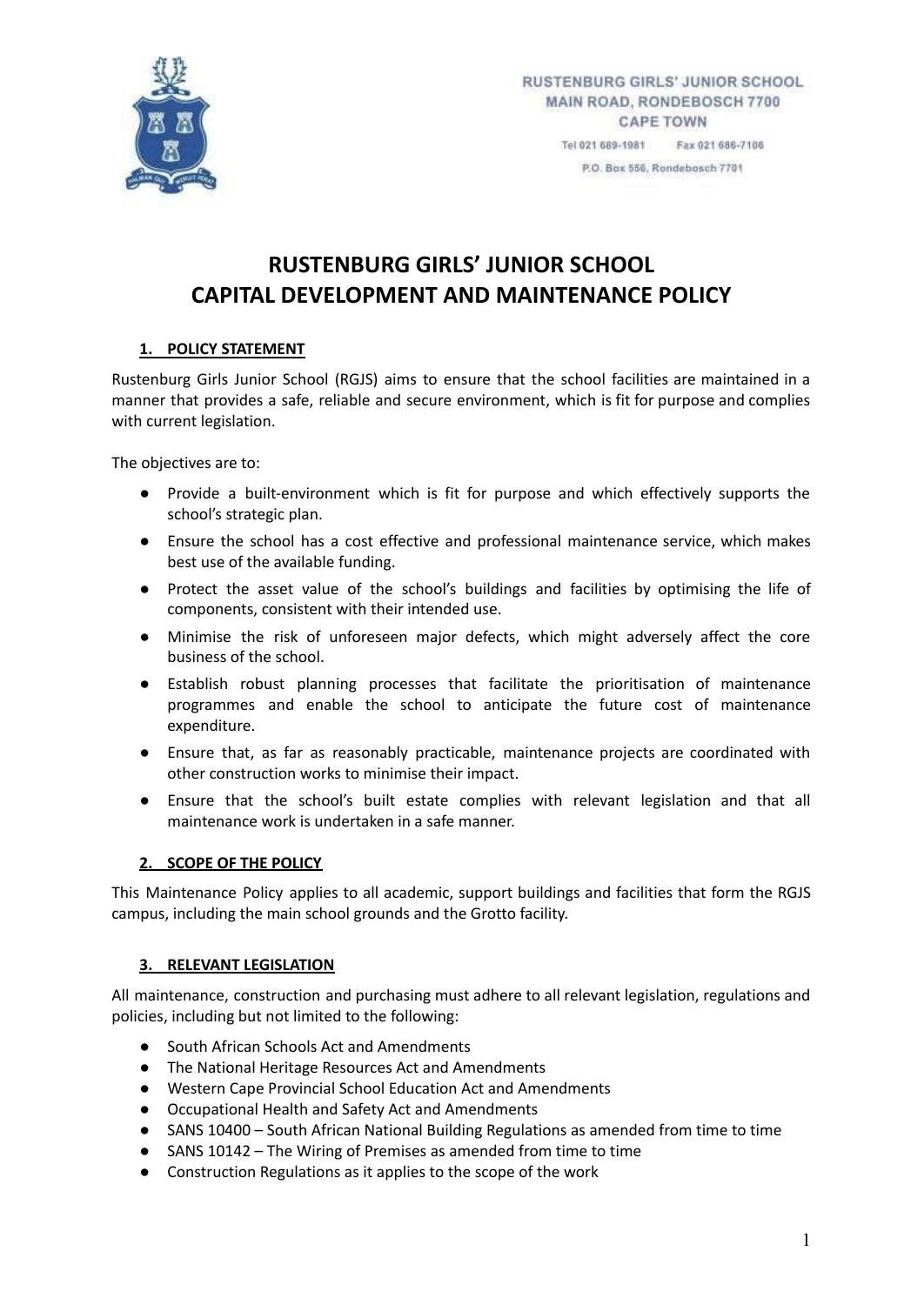#### **4. RESPONSIBILITIES**

**Maintenance and Ground Staff**: The responsibility for maintenance of the schools' facilities is delegated to maintenance and ground staff. The maintenance and grounds staff will provide a maintenance service that complies with the schools maintenance policies, procedures and plans.

**Strategic Facilities Committee (SFC)**: The school's maintenance and grounds staff will report to the SFC, which will, where necessary, undertake revisions to the Maintenance Policy, procedures and plans and will monitor implementation. The SFC will also have oversight where relevant of any planning and procurement management that is required in relation to the school facilities, be it maintenance or capital.

**School Governing Body (SGB)**: The SGB provides oversight to the SFC and approves all the policies, procedures and plans that the SFC develops. The SGB also authorises all expenditure that may be needed for maintenance and capital expansions where required in terms of the Finance Policy.

**Building Occupants:** should report defects promptly to the school foreman as the responsible person. The building's occupants should not undertake any activity which may alter, damage or disturb the fabric or services of the building, without previously obtaining written approval from the school foreman and the principal where necessary. It is the responsibility of the school business manager to report building defects to the insurer.

#### **5. MAINTENANCE**

RGJS adheres to a preventive maintenance philosophy. Preventive maintenance is the regular and routine maintenance of equipment and facilities in order to keep them in good safe working order and prevent any costly unplanned downtime from unexpected failures.

The SFC is responsible for producing a 3-year preventive maintenance plan that will cover the inspection and maintenance activities for the school. The plan is to be revised and updated on an annual basis.

Additionally, regular inspections by the maintenance and grounds staff of the school complex, facilities, machines, vehicles and gardening equipment must occur in order to identify spots of decay/deterioration and appropriate action must be taken as detailed in the maintenance plan. During inspections the safety of electrical installations must be ensured.

Though preventive maintenance is the preferred vehicle for the upkeep of the school facilities, emergency maintenance is unavoidable. The maintenance plan must include a section detailing the classification, response and use of resources to an emergency maintenance request.

The annual budget includes an amount earmarked for maintenance, which must be utilised to rehabilitate those parts of the school complex that require maintenance. A contingency must be included to cover emergency maintenance over and above the amount required to implement the preventative maintenance plan.

Sound financial management shall be applied throughout, and no overspending on this budget item shall be permitted without the prior approval being sought as contained in the Finance Policy. The maintenance amount must be optimally utilised to ensure that the school complex is in the best possible condition.

The insurance needs of the school must be determined, and all facilities must be insured at replacement value, as far as possible. Any insurer requirements must be adhered to so that cover is maintained.